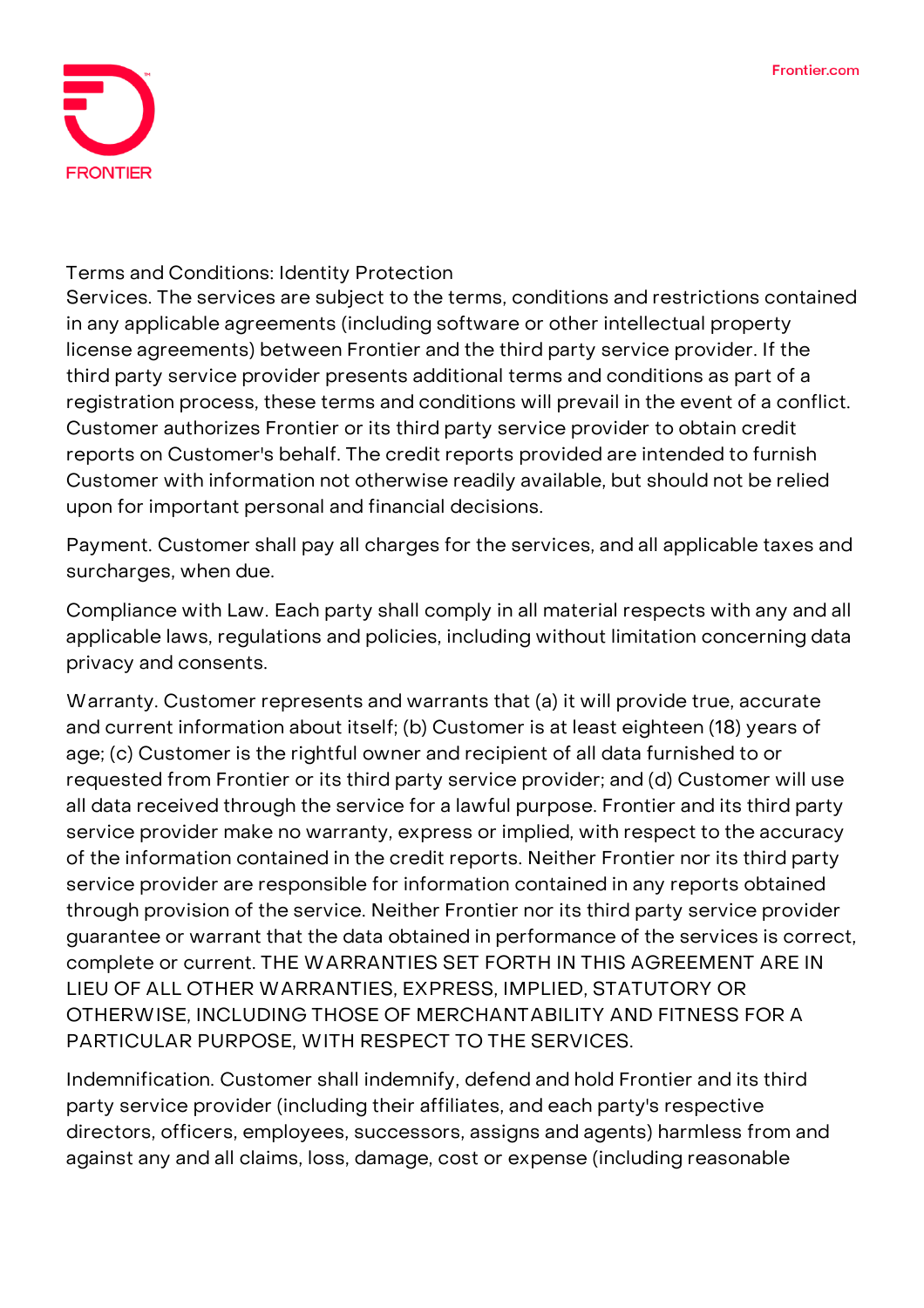

attorneys' fees) to the extent arising out or relating to any claim, action or proceeding brought by any third party to the extent resulting from Customer's acts or omissions.

**Limitation of Liability.** IN NO EVENT WILL FRONTIER, ITS THIRD PARTY SERVICE PROVIDER, OR THEIR AFFILIATES BE LIABLE FOR ANY INDIRECT, INCIDENTAL, SPECIAL, OR CONSEQUENTIAL DAMAGES, ARISING OUT OF OR RELATING TO THE DELIVERY, USE OR INABILITY TO USE THE SERVICES, EVEN IF ADVISED OF THE POSSIBILITY OF SUCH DAMAGES. MAXIMUM LIABILITY FOR FRONTIER, ITS THIRD PARTY SERVICE PROVIDER, AND THEIR AFFILIATES SHALL NOT EXCEED THE TOTAL AMOUNT PAID BY CUSTOMER. No action, regardless of form, arising out of this Agreement or the Schedules may be brought more than two (2) years after the cause of action has arisen or charges for the service have been billed whichever is earlier. The parties hereby waive the right to invoke any different limitation on the bringing of actions provided under state law.

**Default and Termination.** If Customer fails to make any payment when due and such failure continues for five (5) days after notice, then Frontier shall have the right either to suspend the service until the default is remedied or to terminate the service. Notwithstanding the above, Frontier may immediately terminate services if a court or other governmental authority having jurisdiction issues an order prohibiting Frontier from furnishing the services to Customer, or upon termination of Frontier's agreement with the third party service provider.

**Force Majeure.** In no event will Frontier, its third party service provider, or its affiliates be liable for any delay in performance directly or indirectly caused by events beyond their control.

**Assignment.** Customer may not assign its rights or obligations with respect to the service.

**Governing Law.** This Agreement shall be governed by and construed according to the laws of the State of New York, without regard to its conflicts of laws provisions.

**No Waiver.** If either party fails, at any time, to enforce any right or remedy available to it under this Agreement, that failure shall not be construed to be a waiver of the right or remedy with respect to any other breach or failure by the other party.

**Severability.** A declaration by any court, or other binding legal source, that any provision of this Agreement or any Schedule is illegal and void, will not affect the